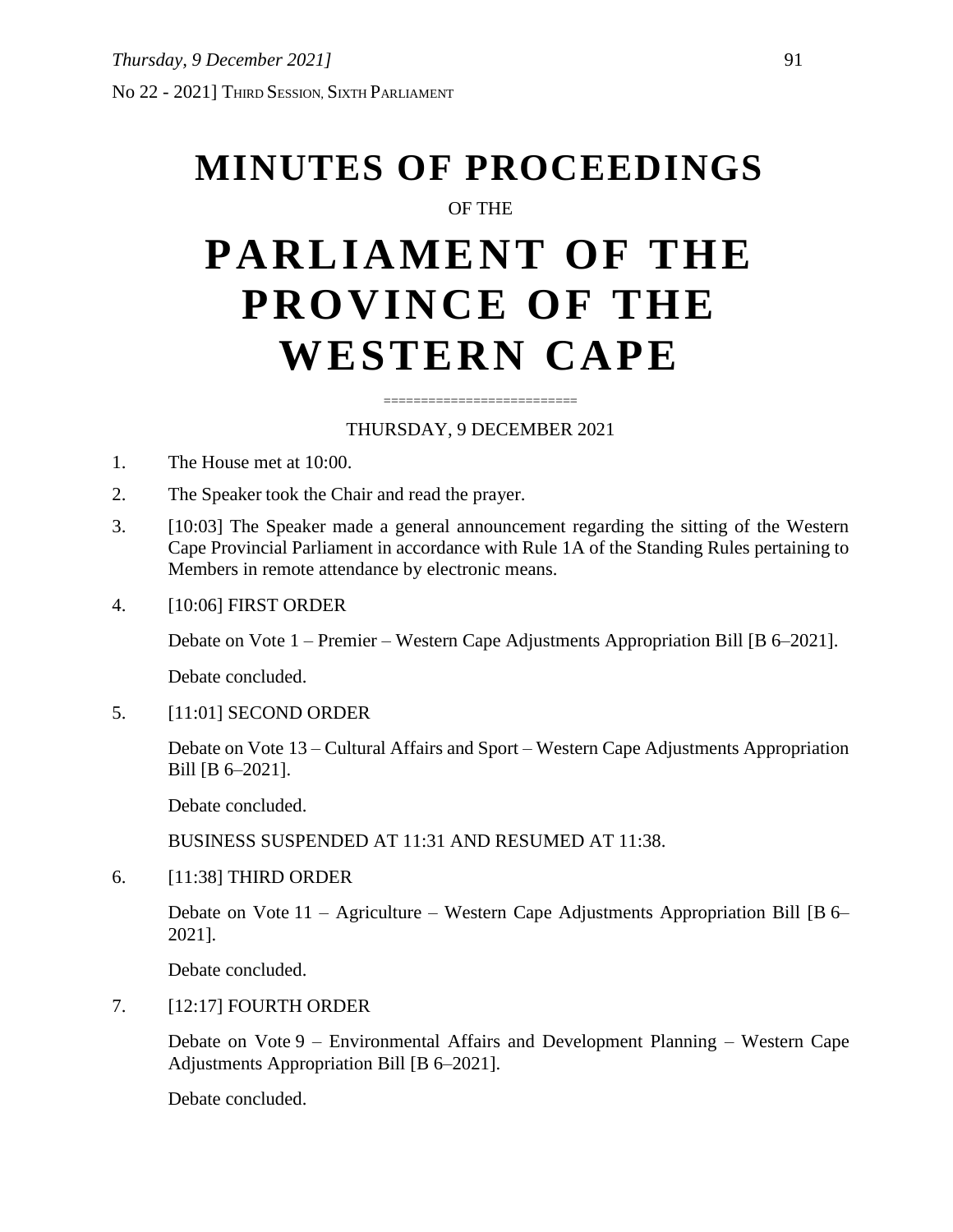92

8. [12:58] FIFTH ORDER

Debate on Vote 14 – Local Government – Western Cape Adjustments Appropriation Bill [B 6–2021].

Debate concluded.

BUSINESS SUSPENDED AT 13:15 AND RESUMED AT 14:00.

9. [14:03] SIXTH ORDER

Debate on Vote 10 – Transport and Public Works – Western Cape Adjustments Appropriation Bill [B 6–2021].

Debate concluded.

10. [14:37] SEVENTH ORDER

Debate on Vote 7 – Social Development – Western Cape Adjustments Appropriation Bill [B 6–2021].

Debate concluded.

11. [15:13] EIGHTH ORDER

Debate on Vote 2 – Provincial Parliament – Western Cape Adjustments Appropriation Bill [B 6–2021].

Debate concluded.

12. [15:54] The House discussed the following Matter of Public Importance in the name of Hon M M Wenger:

The development of the COVID-19 pandemic and the importance of vaccinations in the fourth wave of COVID-19 to protect our citizens and their families.

Debate concluded.

13. [17:12] NINETH ORDER

Consideration of report of the Budget Committee on the Division of Revenue Amendment Bill [B 19–2021] (NCOP), dated 3 December 2021 (see Announcements, Tablings and Committee Reports, No 138, dated 3 December 2021, p 489). (Ratification of final mandate.)

Declarations of vote made on behalf of the ANC, Al Jama-ah, FF Plus and DA.

Abstain: ACDP and EFF.

Question put: That the Report of the Budget Committee on the Division of Revenue Amendment Bill [B 19–2021] (NCOP) be adopted.

Question agreed to.

The Report accordingly adopted.

The mandate conferring authority on the Western Cape Provincial Parliament's delegation in the NCOP not to support the Bill was ratified.